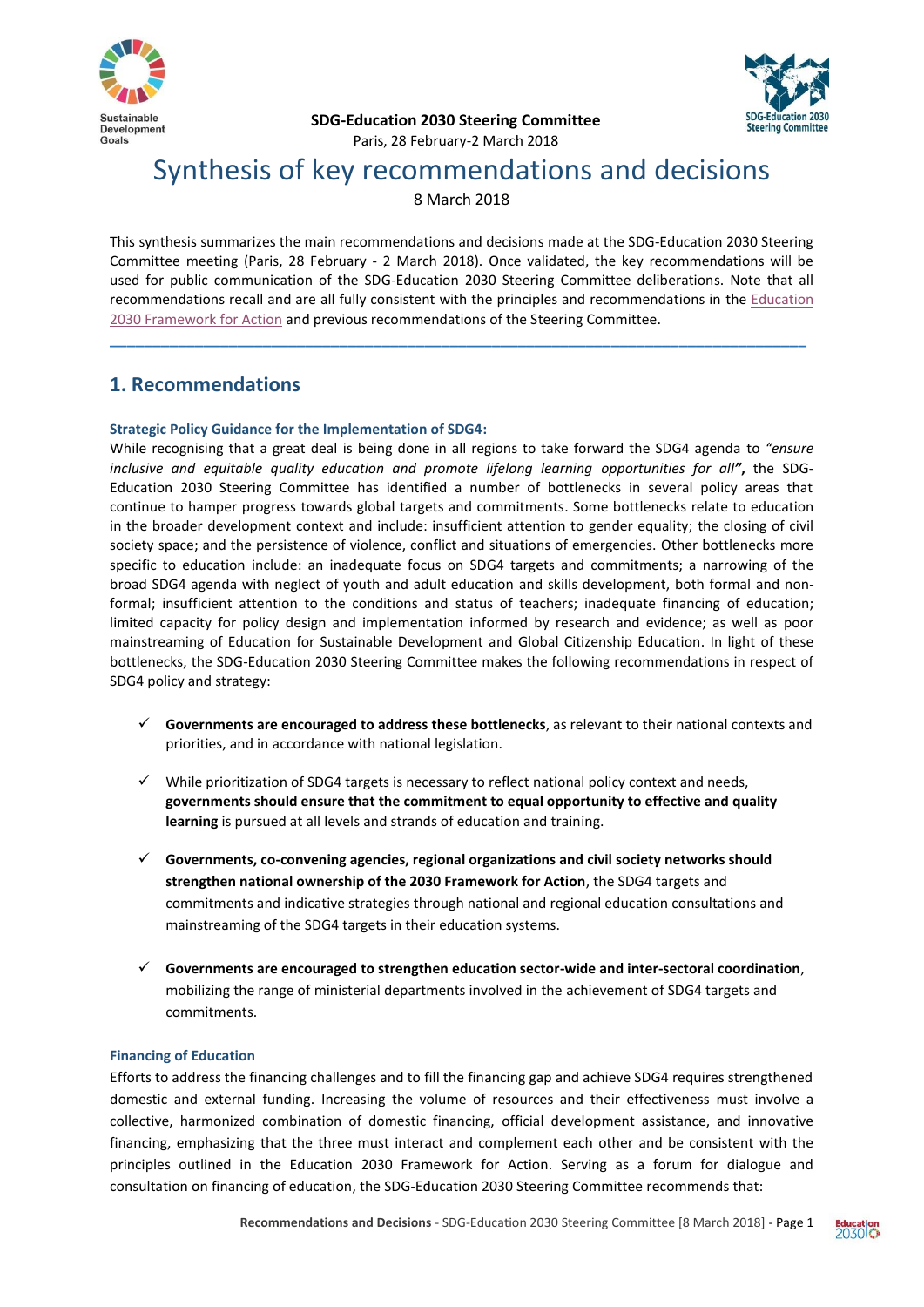- All **financing initiatives respect the principle of education as fundamental human right and a public good** of which the State is the duty bearer; and the principles of equity, quality and inclusion, as well as 12 years of free, publicly funded education.
- **Dialogue should be encouraged** between the bearers of innovative financing, donors, and beneficiary states and communities.
- Niches in which **innovative funding** should have an **added value should be identified** within a wholesector approach and not undermine system-wide financing.
- The resources of the **private sector should be fully mobilized to complement the State in the financing of public education.** Successful partnerships with the private sector will require effective coordination and regulatory mechanisms to ensure transparency and accountability in compliance with established human rights instruments.
- $\checkmark$  In order to contribute to the increase of the overall resource base for education sector development, **innovative financing mechanisms should be explored**.
- $\checkmark$  Innovative financing projects currently being implemented or designed should be subject to **independent evaluation**.

### **Review, Monitoring and Reporting at national and cross-national levels**

The SDG-Education 2030 Steering Committee recognizes the importance of review, monitoring and reporting at the national and cross-national levels as an integral part of policy, planning and implementation of SDG4. It advocates for addressing the data gaps needed to monitor the holistic agenda, as well as adequate financing and strengthened coordination across various stakeholders.

# National

- **Governments are encouraged to strengthen data collection, analysis and reporting** efforts on the 11 SDG4 global indicators, for monitoring progress at national and cross-national levels. Governments and their partners are encouraged to strengthen and/or **develop holistic national evaluation and learning assessment systems** that include formative and summative components (if not already in place) and make plans to participate in cross-national assessment programmes, as appropriate. They are also encouraged, as appropriate, to **implement combined multipurpose surveys** (household and/or school-based) to address data and information gaps in key areas for monitoring the implementation and outcomes of SDG4.
- In order to strengthen accountability*,* **governments are encouraged to report publicly on progress towards national education policy goals** on a regular basis, linking them, to the extent possible, to regional and global commitments. Such reporting can be used as key sources for the education section of their SDG Voluntary National Reviews (VNRs).

### Regional and cross-national

- $\checkmark$  Regional and other cross-national coordination mechanisms and organizations with their Member States are encouraged to **develop regional and/or sub-regional monitoring and reporting frameworks**, including the setting of regional benchmarks, as feasible and contextually appropriate. These **frameworks should build on the SDG4 Thematic Indicator Framework, taking into account national priorities**, and working closely with the UNESCO Institute for Statistics and the Global Education Monitoring Report.
- **Regional and other cross-national coordination mechanisms and organizations are encouraged to strengthen their support to countries in their monitoring and reporting** efforts taking into account national priorities, resources, and capacity and implementation needs through peer learning, sharing of experiences, resource mobilization and capacity development. They are also encouraged to harmonize different initiatives at the regional and sub-regional levels.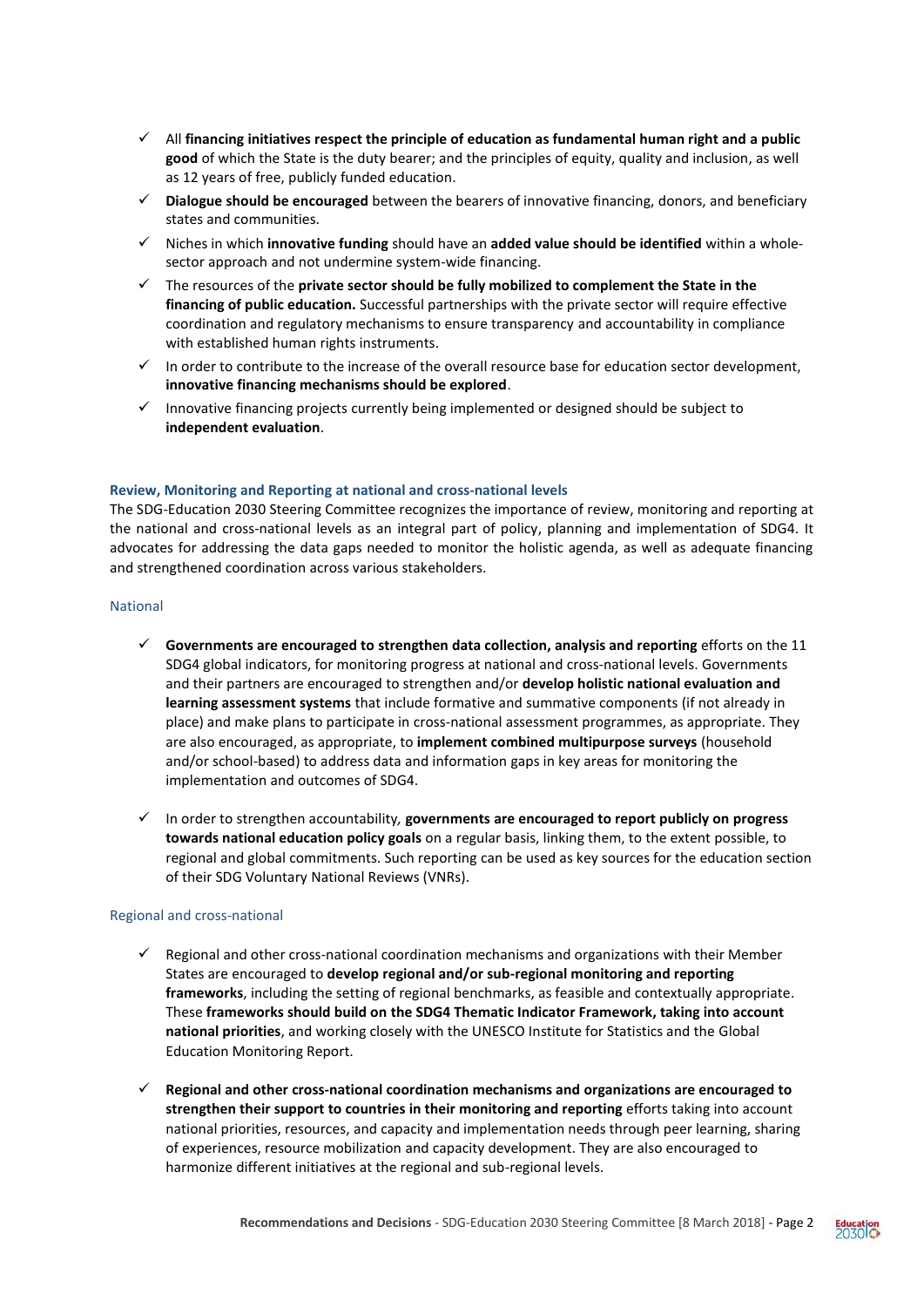### Global

 As an integral part of policy planning and implementation, the **SDG-Education 2030 Steering Committee advocates for the investment case for SDG4 monitoring and data collection of US\$ 280 million/year**, as estimated by the Technical Cooperation Group. **The Steering Committee also advocates for predictable financing of the institutions that contribute to producing global public goods** and which have a UN mandate to collect data and monitor SDG4, as well as those that provide national capacity development in using the data for policy and planning. The Steering Committee calls for countries, donors, UN agencies and relevant stakeholders to work in a coordinated manner, building on agreed responsibilities and shared cost.

# **2. Decisions**

### **Domestic Financing Paper**

The Steering Committee proposes that the paper on domestic financing be released after final revision by the Financing and Advocacy & Communication Working Groups.

The paper recalls that in order to successfully achieve SDG4, governments committed to progressively allocate at least 4 to 6 percent of their Gross Domestic Product (GDP) and/or at least 15 to 20 percent of their total public expenditure to education as per agreed international and regional benchmarks, as they set nationally appropriate spending targets for education. To reach these targets, it is estimated that low- and middle-income countries will need to increase spending on education from the current US\$1.2 trillion per year to US\$3 trillion, requiring an annual rate of growth in public education spending of 7 percent. The paper makes the following recommendations:

- **Governments** should **increase public revenues, allocate more of these additional revenues to education** (to meet or exceed international benchmarks) and **prioritize spending on the most marginalized groups**. A share of increased revenue derived from economic growth or larger fiscal space should be allocated to the education sector, with a focus on ensuring basic education is sufficiently financed through public spending. Governments, particularly in low and middle-income countries, are encouraged to progressively enlarge and broaden the tax base to increase spending on education and meet the financing gap. Possible strategies include reducing exemptions, ending harmful tax incentives and preventing tax evasion of both domestic and international businesses operating in developing countries.
- **Governments** should **prioritize sensitive allocation and spending** of education resources in ways that focus on increasing equity and supporting the most marginalized groups and disadvantaged children and youth.
- **Governments** should **improve the availability, monitoring, transparency and use of financing data** disaggregated by education sub-sectors. It should include data to better understand the scale and purpose of household costs of basic education in order to reduce the financial burden on families, particularly the poorest and most vulnerable.

### **High-Level Political Forum Review Process (2018)**

The Steering Committee endorses the outline for 2018 HLPF Review submission, and requests that the education submission pay particular attention to the interlinkages between education and the SDG goals which are the focus of the 2018 review [SDG6: Water and Sanitation; SDG7: Energy; SDG11: Cities; SDG12: Sustainable Consumption and Production; and SDG15: Life on Land], noting the importance of: Education for Sustainable Development (ESD); the role of non-formal education and adult education; multi-stakeholder actions at the local level that include, inter alia, government, teachers, researchers, and civil society.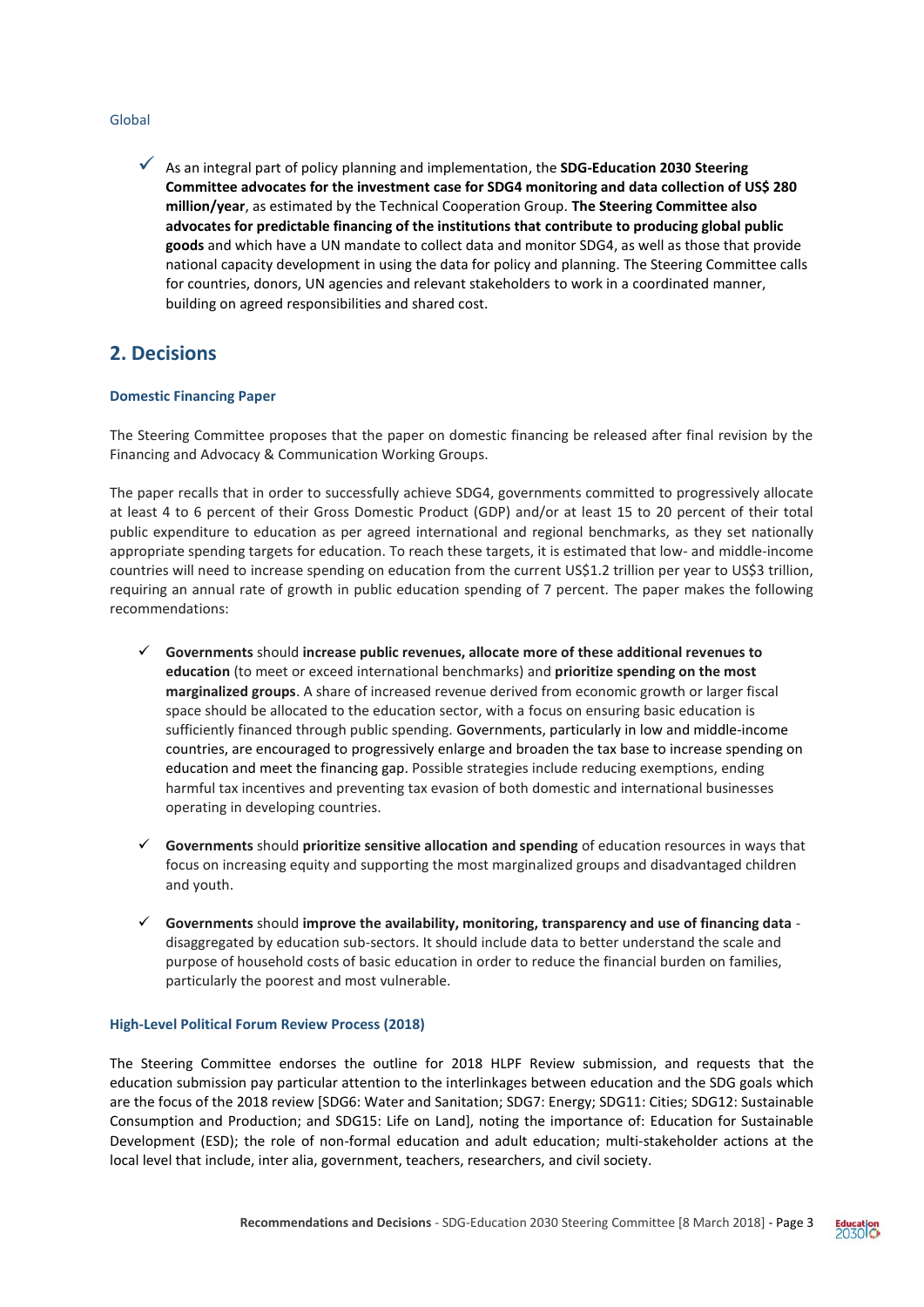### **SDG–Education 2030 Steering Committee input to the 2019 HLPF**

The Steering Committee endorses proposed strategies for SDG-Education 2030 Steering Committee to input into 2019 HLPF Review which includes:

- $\checkmark$  The identification of a few key messages that are critical to progress towards SDG4, which can be built around such issues as those of quality, life and work skills and TVET, equity, inclusiveness, financing, peace and social justice, and lifelong learning.
- $\checkmark$  An SDG4 Expert Group Meeting to be organized back to back with the Global Education Meeting in December 2018.
- $\checkmark$  A more detailed work plan and timeline for the preparation of input for 2019 HLPF and the UNGA summit on the SDGs should be developed.
- $\checkmark$  The 2019 HLPF report should draw on Voluntary National Reviews, outcomes of regional consultations, outcomes of the Global Education Meeting 2018, the Global Education Monitoring Reports and UIS data, as well as on the work of the SDG-Education 2030 Steering Committee working groups.

# **2018 Global Education Meeting**

The SDG-Education 2030 Steering Committee endorses the expected outcomes of the Global Education Meeting 2018, but requires further clarification on the nature of the critical review as well as on how the event and its outcomes will link to the 2019 HLPF:

- 1. Critical examination of the progress to date towards the achievement of SDG4 and other educationrelated targets and commitments in the 2030 Agenda for Sustainable Development including inputs from the regional education consultations/meetings, the work of the SDG-Education 2030 Steering Committee working groups and the GEM Report.
- 2. Agreement reached on key messages and a SDG-Education 2030 Steering Committee strategy to input into the global 2019 HLPF Review.
- 3. Identification and agreement reached on strategic areas requiring political guidance and/or intervention for the effective achievement of the Education 2030 Agenda and to be conveyed to the HIPF.

### **Advocacy, Communication and Outreach**

The SDG-Education 2030 Steering Committee endorsed a set of decisions related to its engagement with regional and global processes, as well as its position vis a vis the Right to Education Campaign. It offers some recommendations for strengthening communication and outreach of the Steering Committee with Member States.

- **Engaging with UN processes.** The Steering Committee will engage with the UN processes and specifically considers targeted outreach including through possible side events: President of the General Assembly Youth Dialogue (New York, 30 May); HLPF (New York, July); United Nations General Assembly (New York, September).
- **G20:** The Steering Committee appreciates the Argentinian G20 Presidency's priority to education focusing on skills for lifelong learning and on financing of education. It welcomes the invitation to work closely with the G20 Presidency and agrees to explore options for a possible side event at the G20 Summit (Buenos Aires, Nov/Dec 2018).
- **Campaigns:** The Steering Committee endorses the right to education campaign, agreeing to release a joint statement proposed by the GEM Report. The Steering Committee also took note of the planned